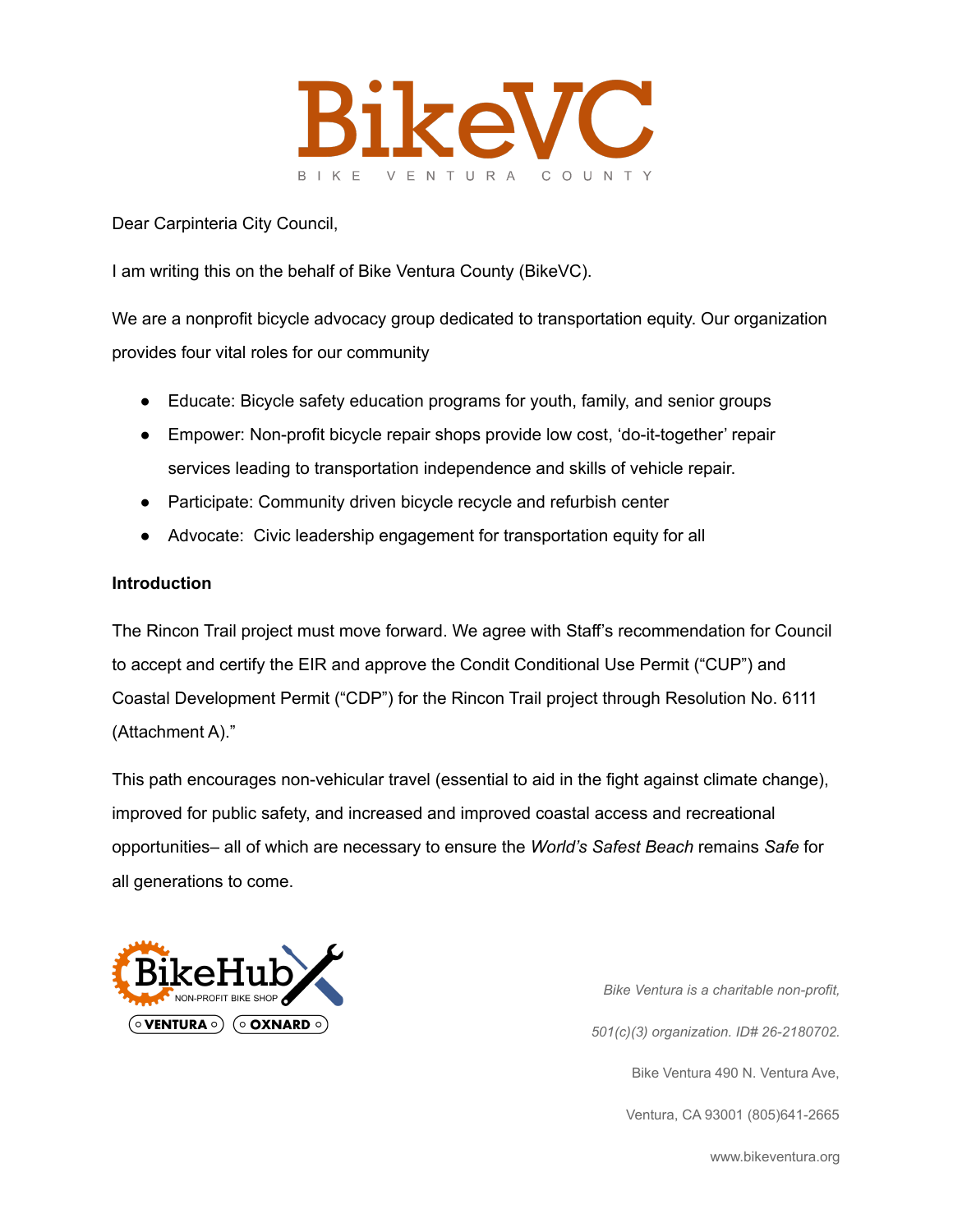

## **Non-Vehicular Travel**

Climate action is needed and increasing our bicycle usage is critical. Improving paths for pedestrians and bicyclists enable community access and allow the public to have a safe, carbon neutral option for their transportation needs. City leadership is obligated to recognize and prioritize measures to reduce carbon emissions and reduce the community dependency on automobile transportation.

### **Improved Public Safety**

We have a national health crisis surrounding us, traffic violence. To quote Secretary Buttigieg on Thursday, January 27, 2022, "More than 370,000 people died in transportation incidents over the last decade (2011-2020) in the United States. More than 350,000 of them died on our roads. One, it is disproportionately impacting some Americans more than others: people of color, Native Americans, low income communities, people in rural areas, [are] more likely to die on our roads.<sup>1"</sup>

To avoid being a victim of traffic violence, many pedestrians and cyclists use the railroad corridor, which itself presents a safety concern. As a City Council member, you have the opportunity to enable safe transportation for your constituents and those visiting your town enjoying the idyllic community.

### **Improved Coastal Access & Recreation Opportunities**

We believe the improved coastal access and recreation opportunities help to increase physical activity. Low physical activity claims lives from people of every age, every race, every income level, in rural communities and big cities alike.

Physical inactivity increases all causes of mortality, cardiovascular disease, and type II diabetes. We can improve this sad social trend by simply increasing our mild outdoor activity, more

> *BikeVenturaCounty is a charitable non-profit, 501(c)(3) organization. ID# 26-2180702* BikeVenturaCounty (BikeVC) 490 N. Ventura Ave, Ventura, CA 93001 (805)641-2665

> > www.bikeventura.org